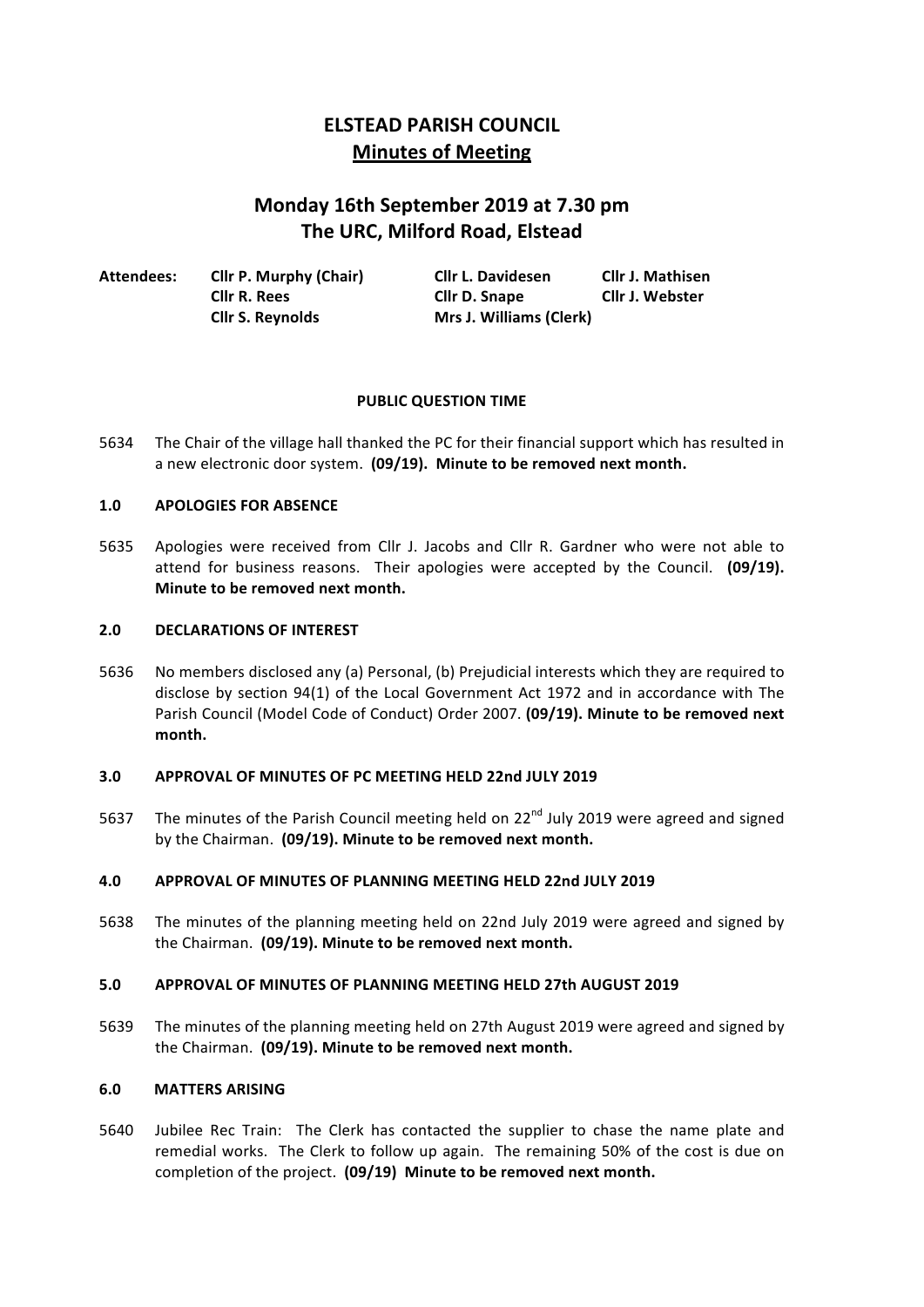- 5641 FP64: The Chairman and The Clerk met with SCC Countryside on 4<sup>th</sup> July 2019 at FP64. SCC and Elstead Parish Council (EPC) walked along the footpath which is quite overgrown. SCC shared a new proposal for the diverted route which follows more of the river before it doglegs back to join FP65. Councillors were shown the proposals in the July meeting and all agreed that this would be a reasonable all-weather route. The Clerk confirmed this in writing to SCC and asked for the vegetation on the footpath to be cut back. The Clerk has subsequently contacted SCC twice regarding the overgrown vegetation but no action has been taken. It is unclear if the owner has agreed to the diversion and if SCC are in the process of consulting on this route. The Clerk to follow up. **(09/19)**
- 5561 Western Villages VAS: The VAS requires 2 people to fit it and it is suggested that RK and the maintenance person at Thursley join together to locate the VAS. Padlocks are required for the VAS which RK will source. Police to survey proposed VAS locations and once signed off Elstead can join the VAS rota. The Clerk has added the VAS to the insurance policy and there is no additional charge for this year. The VAS project has been passed fro the police to SCC Highways  $-$  SCC have checked and agreed that our proposed locations are acceptable. A rota to be drawn up by the Frensham Clerk. (07/19).
- 5432 Environmental PIC Monies: The Clerk has resubmitted the PIC application. (05/19).
- 4961 New NHP support programme with increased funding to £17,000: The Clerk ascertained E&W NHP is eligible to obtain a further  $£2,000$  and will apply for this grant once the next steps are determined and an estimate for works received. (09/18)
- 5642 Sharks floodlights: The PC to draw up a new agreement with the Sharks. The Clerk to action when the floodlights have been purchased. Sharks are applying for additional funding from the Football Association to help purchase the floodlights  $-$  a decision is due in October. **(09/19).**
- 5643 Sharks semi permanent storage: Planning has been resubmitted and has subsequently been approved. No further action will be taken until additional funding for the floodlights has been approved by the Football Association  $-$  a decision on the latter is due in October. **(09/19)**
- 5286 Online plans: Cllrs are reasonably happy with the online format however some plans are tricky to see. The Clerk to ask WBC if it would still be possible to have large development plans on paper. The online format was reviewed at the Planning meeting on 18.03.19 and Councillors agreed that The Clerk should feedback the need to view existing and proposed views side by side as well as ensuring that online documents are clearly labelled so that when downloaded in meetings that can be accessed more easily. (03/19).
- 5644 Speedwatch: Cllr P. Murphy and The Clerk met with the school to discuss running a speedwatch campaign. The speedwatch team arrived unannounced at St James Primary School on 22nd July and proceeded to conduct the speedwatch with year 6 pupils. The original objective was to run this as an educative piece regarding speed, car parking and walking to school. Additionally it was disappointing that the speedwatch team choose to visit on the penultimate day of term as traffic was a lot lighter. The Clerk to write to the Safer Schools team. The clerk could not write as the school did not have the details of the officers who attended. (09/19) Minute to be removed next month.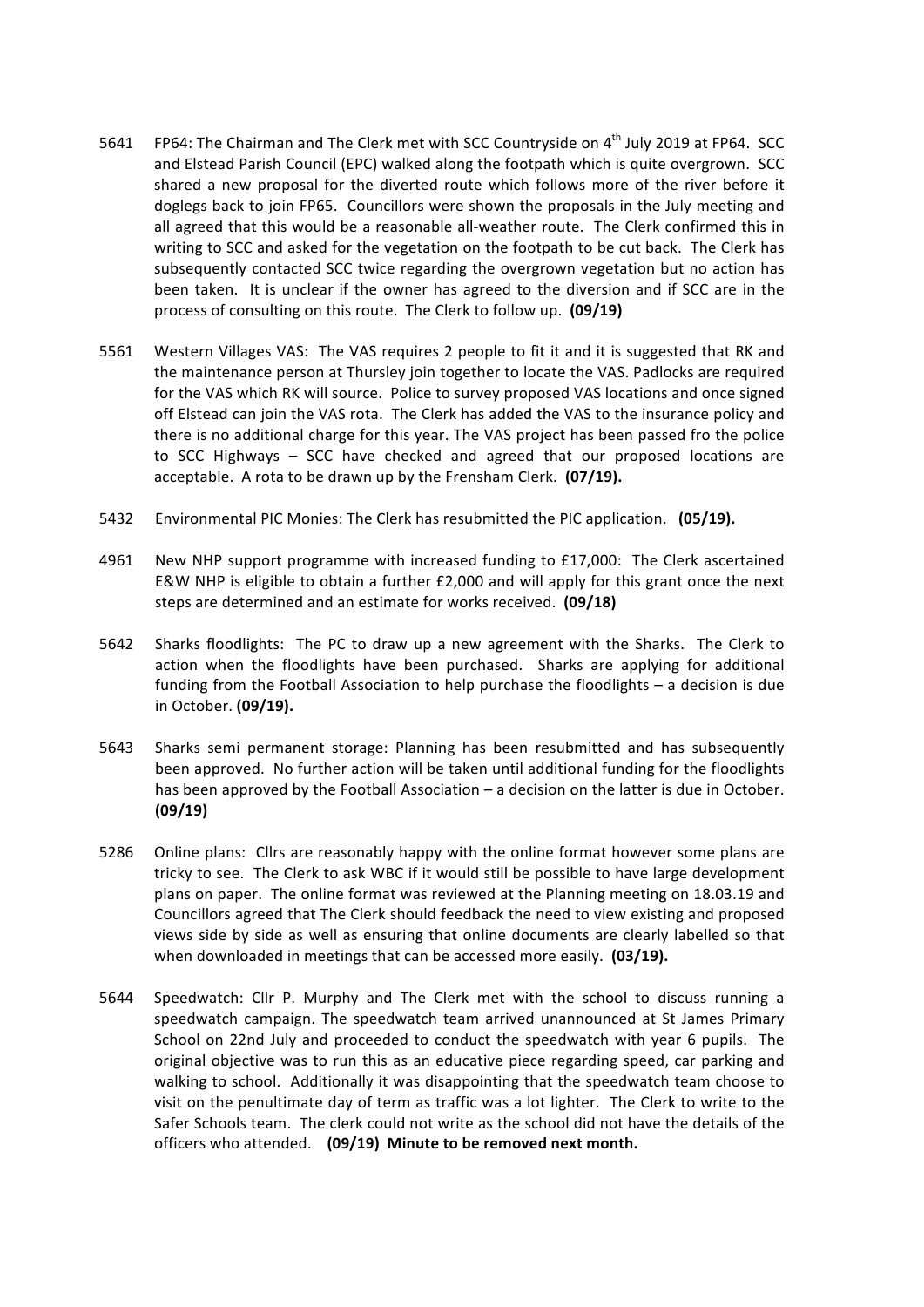- 5570 Damaged railing opposite Fulbrook Lane. SCC advised that they are pursuing a claim for the damage and repairs are being programmed by the Follow Up Team. The Clerk has reported this gap several times. SCC have installed some yellow safety fences but there is no clarification as to when the railings will be repaired. The Clerk notes that there was recently a fatal accident in the area. The lack of railings was not to blame however it serves as reminder that this is a dangerous stretch of road. The Clerk has followed this up but there has been no further indication as to when the railings will be repaired. (09/19).
- 5645 The Clerk highlighted a disparity between the advice given on trees. NALC suggest that trees should be surveyed every 2 years whereas SCC only survey trees on school land every three years. The Clerk to investigate further before a new survey of PC trees is commissioned. (09/19).
- 5646 Cllr P Murphy raised concern over the fencing at the Jubliee playground and the possibility of children being struck by stray balls. The Clerk showed councillors a photograph of fencing bordering an astro pitch. The Clerk to look at retractable options. Cllrs to look at fencing examples at Chiddingfold and Shackleford. No progress reported and councillors to look at this over the Autumn. There is little immediate hazard as the cricket season has now closed. Councillors have also noted that the picket fencing surrounding the playpark will need some remedial work but this will be actioned once the need for safety fencing has been determined. (09/19)
- 5573 The external AED cabinet at the Spar was damaged and the cost to replace it is £567.60. The cabinet has been replaced (using the external cabinet bought for the Pavilion) and a new cabinet has been installed at the Pavilion. The isolator needs to be relocated as children were switching it off. DJK are moving it at no extra charge for which the PC thanks them. The Clerk has been given a code and will try and reclaim some of the amount via the PC insurance. (07/19). Item now overtaken by Minute 5603 and to be removed next month.
- 5574 Memorial Bench: The Clerk confirmed that councillors were happy with the proposed bench and specified which colour would be appropriate. There has been no response from the resident. (07/19).
- 5647 The Clerk to write to The Bilmeir Trust asking for Our Elstead projects to be considered for financial support. Our Elstead have proposed a wooden village post with emblem and the clerk to draft a letter. (09/19).
- 5648 A councillor has raised concern over a chevron missing at the junction of the Milford and Shackleford Roads. One chevron has been reinstated but the second chevron is still missing despite several emails from The Clerk. The clerk to follow up again. (09/19).
- 5503 Blocked Gully: It is noted that the culvert under Guinea Common is blocked. Clr Harmer asked for The Clerk to send a plan of the gully so that he can confirm if it is SCC responsibility. **(06/19).**
- 5649 There have been further complaints regarding Veolia not uplifting rubbish as per the PC's contract with them. The Chairman and The Clerk met with managers on site to discuss the on-going issues with litter collection. The Clerk has drawn up a contract which Veolia have accepted. In the instance of a Bank Holiday, Veolia (changing to Biffa) will collect rubbish a day later that week. (09/19). Minute to be removed next month.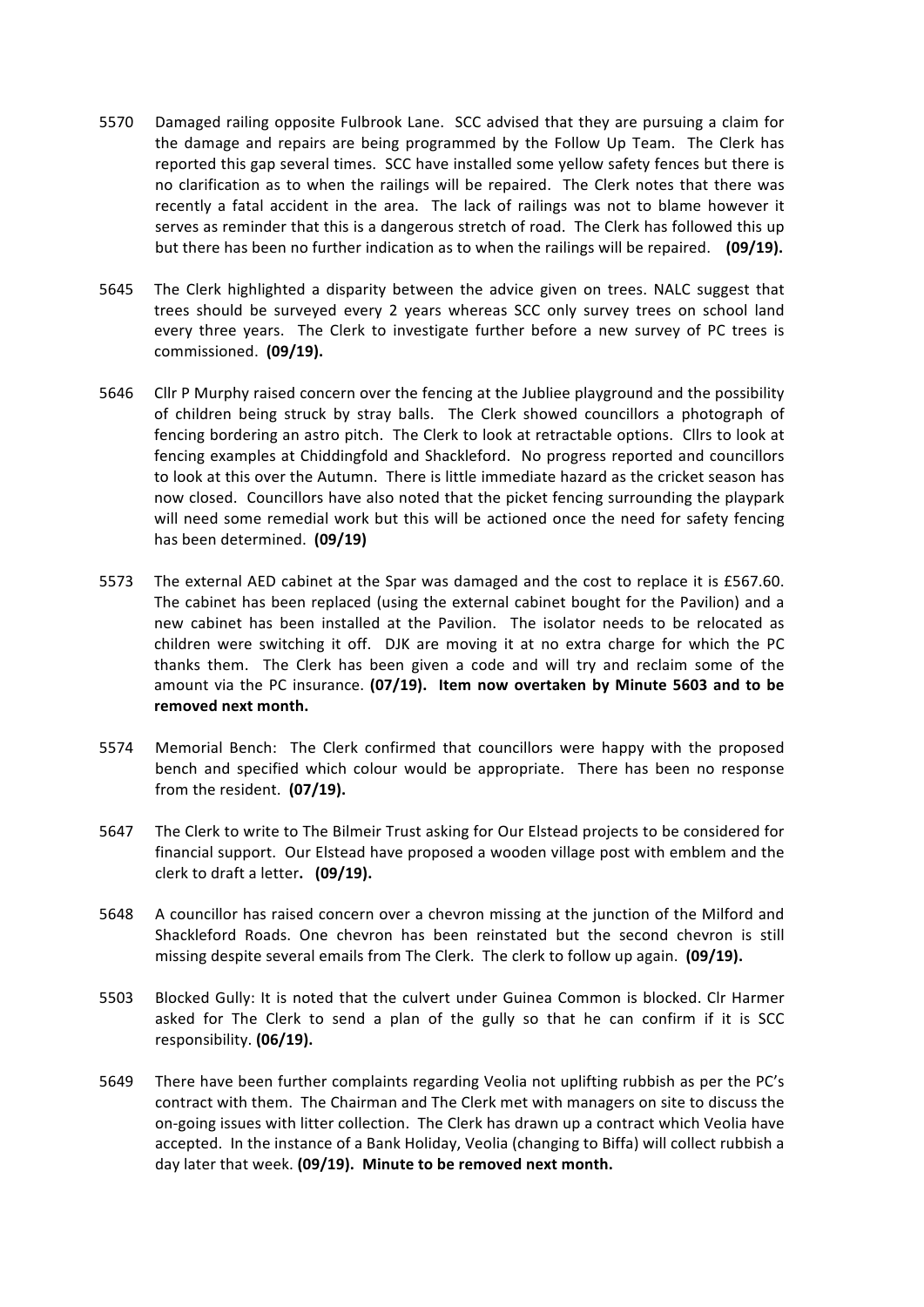- 5650 The Clerk has received further correspondence with a resident with regards speeding in the village. Following the resident's complaint SCC Highways have undertaken an SDR at Burford Lea/Milford Road junction. The first page of results were sent to the Clerk. It indicates speeds were +10% over 30mph speed limit. When questioned SCC were not clear what could be done about this as it was another department's responsibility. **(07/19).** Minute to be removed next month.
- 5651 A rubbish bin situated at the junction of Woolfords Lane / Thursley Road has been knocked over. This is a WBC managed bin. The Clerk has contacted WBC to ask for it to be reinstated. The Clerk has subsequently written again copying The Head of Environmental Services. There has still not been a response. The clerk to follow up and copy Clr J Else. **(09/19)**
- 5652 Tree Works close to Weyfield and on Thursley Road: Tree works were completed to estimate on  $27<sup>th</sup>$  and  $29<sup>th</sup>$  August. (09/19). Minute to be removed next month.
- 5552 A member of the public raised the issue of horses crossing the road from Broomfield to West Hill. Clr Harmer advised that it was not clear what could be put in place but that he would be happy to receive proposals and investigate these to see what was possible. **(07/19).**
- 5653 The Clerk advised councillors that the sub committees do not appear to have Terms of References (TOR's) but that they should for good practice. Councillors agreed that The Clerk should draft TOR's for discussion at the September meeting. TOR's are required for the following sub committees: Planning, OE, Smiths, Finance and Play Areas. **(09/19).** Minute to be removed next month as covered under agenda item 17
- 5654 Councillors agreed that the website should have a better calendar plug in and approved £100 to purchase this. (09/19). Minute to be removed as covered under agenda item 19.
- 5655 Website policy: Councillors agreed that a clear policy was required on the inclusion of businesses on the website. The Clerk to draft a policy for discussion at the September meeting. (09/19) Minute to be removed as covered under agenda item 19
- 5656 Website Admin: It was agreed that The Clerk, Cllr Reynolds and Cllr Davidsen would have access to the web in addition to Mrs Davidsen. The Clerk has been trained on how to update the website. Cllr Reynolds to be trained within the next month. **(09/19)**
- 5657 Bark: Bark is required as the play areas need topping up for safety reasons. Bark was ordered and all safety surfaces have been replenished. (09/19). Minute to be removed **next month.**
- 5658 Bench: The cost to replace the damaged bench at The Pavilion is £564 including VAT and delivery. Councillors approved this expenditure. The Clerk ordered this item and will confirm if it has been delivered. (09/19).
- 5659 Roundabout seat: The seat has been damaged. The cost to replace the damaged seat including fittings is £271.16 including VAT and delivery. Councillors approved this expenditure. The Clerk has ordered this and will confirm that it has been installed. **(09/19).**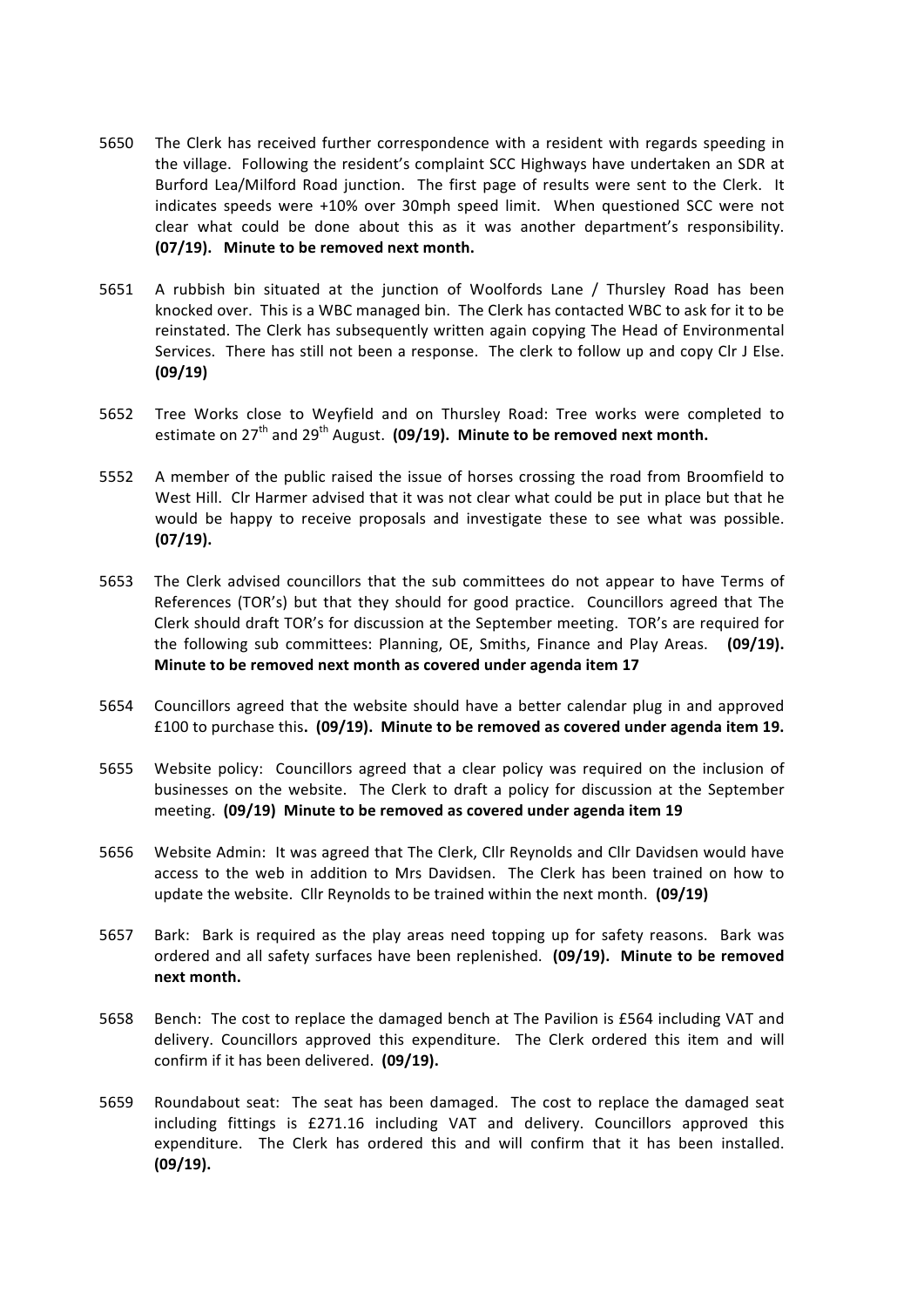- 5660 SCC response: The Clerk circulated a letter that had been received from Mrs Iles in reponse to the PC's letter dated  $26<sup>th</sup>$  June. The letter contained a number of inaccurate statements. Cllr Murphy to draft a response highlighting these errors. The letter to be checked by Rainbows and Peter Pan before being sent. Cllr J. Else declared an interest as she has recently been appointed as a governor at St James School. Cllr J Else to ask WBC if the monies are still available and to ask for a copy of the agreement. (07/19). Minute to be removed next month as covered under agenda item 9.
- 5661 Heads of Terms for New Lease: Following the council's written response to the Heads of Terms WBC have responded with the correct terms. The terms were circulated before the meeting and Councillors were happy to accept them. The Clerk to write to confirm the PC's acceptance and to ask for an up to date map of both greens as well as to check that this agreement will apply to the Main Village Green as well. The clerk has received no response and will follow this action up. (09/19).
- 5662 A tree came down blocking the B3001 on land in between the PC copse and Weyfield. The Clerk to advise the agents for the owners. Clr Davidsen, Mrs Davidsen and Clrs J and D Else attended and helped to direct traffic. The police refused to attend stating that it was a highways issue. Clr J. Else has made an official complaint to the police regarding this as it was unacceptable for members of the public to be placed in such a dangerous situation. **(09/19).**

# **7.0 WBC UPDATE**

- 5663 Honeypot House development: Cllr D. Else has alerted enforcement who have requested the developer submits a planning application. Clrs reviewed the planning application last month and The Clerk notes that the application has been withdrawn, Cllr D Else to follow this up. **(09/19).**
- 5664 Fence by field by Triangle: Cllr D. Else has alerted enforcement who have confirmed that planning application is not required as it falls under permitted development. The parts of the fence that were over 2 metres have been cut to just under 2 metres. CIr D Else and Mrs Davidsen to follow this up with the enforcement department. **(09/19).**
- 5665 Boundary Commission: The Boundary Commission are analysing WBC Ward Boundaries. (09/19). Minute to be removed next month.
- 5586 Emergency Council Meeting: WBC holding an emergency full council meeting on 17.9.19 to discuss climate emergency and new corporate strategy. Cllr J Else hopes that WBC will be able secure funding from the government for this strategy rather than using funds that are currently supporting vulnerable Waverley residents. Clr P Murphy asked that if the Council proposes to plant more trees that the Ward Councillors remind The Council of the cost of surveying and maintaining them. (09/19).
- 5666 Local Plan Part 2 (LPP2): Clr J Else advised that LPP2 does not feature within the new council's coroporate strategy. (09/19).
- 5667 WBC Leader: Clr J Else advised that the current Leader John Ward will only hold that office for a year. (09/19). Minute to be removed next month.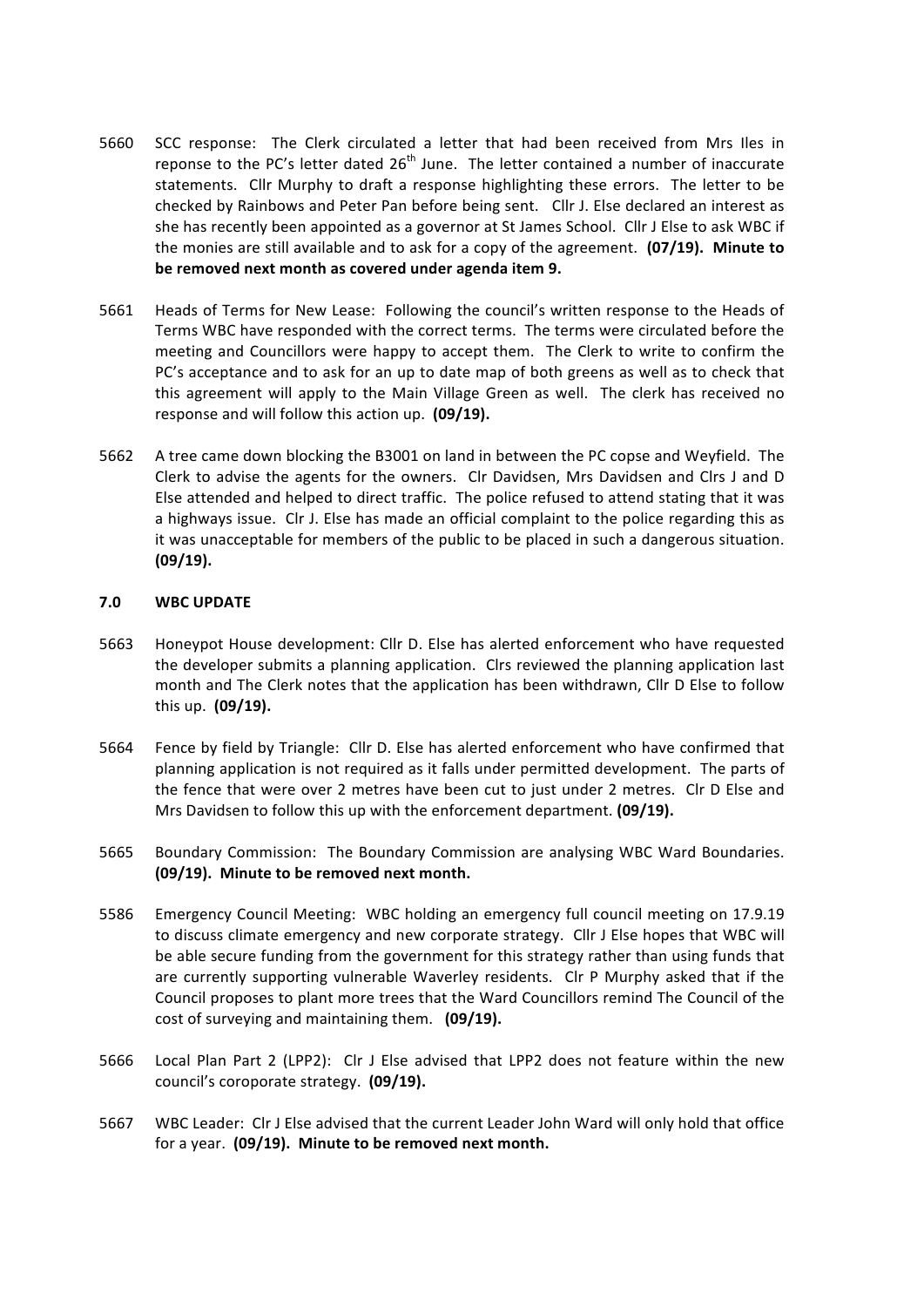5668 Haslemere Hospital: Clr J Else is attending a meeting on  $18<sup>th</sup>$  September which will discuss the future of Haslemere hospital.

# **8.0 SCC UPDATE**

- 5587 Works are starting at Tilford East Bridge. The construction of the footbridge has taken longer and the road bridge remains open at the moment. Once the footbridge is in place the road bridge will close for repairs which will take 6-12 months. Elstead will be one of the diversion routes  $-$  the Clerk has placed notices in the EVN and on the website advising of a potential increase in traffic during this period. **(07/19). Minute to be removed next month.**
- 5669 Members Allocation: a second round of applications for Members Allocation has opened and Clr Harmer would welcome any proposals for projects that could benefit from some funding by the  $18<sup>th</sup>$  September. The next Western Villages Meeting will take place on  $2<sup>nd</sup>$ October. **(09/19)**
- 5670 Outstanding SCC projects: The PC expressed its extreme frustration at the lack of communication it receives from SCC regarding the progress of works. It was agreed that Clr Murphy and the clerk would draft a list of issues and projects that have been outstanding for this past year which Clr Harmer would take up with SCC. **(09/19).**

### **9.0 REPORT FOLLOWING SCC EARLY YEARS EDUCATION MEETING HELD 30TH AUGUST 2019**

- 5671 Clr J Else declared an interest. Clr Murphy and The Clerk attended the meeting and are waiting for SCC to produce the draft minutes from the meeting. Clr Murphy asked what is the situation regarding the £46k that had been originally allocated to Peter Pan. The Weyburn developer has paid the monies to WBC and WBC are waiting for SCC to decide how it should be allocated. Monies need to be allocated to increase childcare capacity and SCC explained that the money cannot go to Peter Pan as they are under-subscribed. SCC also advised that the £46k cannot be spent at St James so they were unclear where the monies would go. Clr Murphy asked where the plans to open a pre school had come from and SCC explained it was only because Peter Pan had been on the verge of closing. SCC explained that their policy was to have a range of different pre school providers in a location: e.g. chairtable, private and linked to a state primary school. In the longer term however they felt that pre-school provision would be better placed in facilities linked to infant and primary schools. SCC concluded that due to the size of Elstead they would not advise the school to open a pre-school as the village could not support three pre school providers. **(09/19).**
- 5672 The governors at St James Primary School have opened a survey which features a number of questions asking people's views on opening a pre-school in the school. The Clerk to circulate a copy of the survey to councillors. Councillors to feed their comments back to the clerk by  $5^{th}$  October.  $(09/19)$ .
- 5673 Councilors agreed that the HT of ST James Primary School should be invited to attend a PC meeting once the results of the survey have been calibrated. **(09/19)**

### **10.0 REPORT FOLLOWING VH MEETING HELD 2ND SEPTEMBER 2019**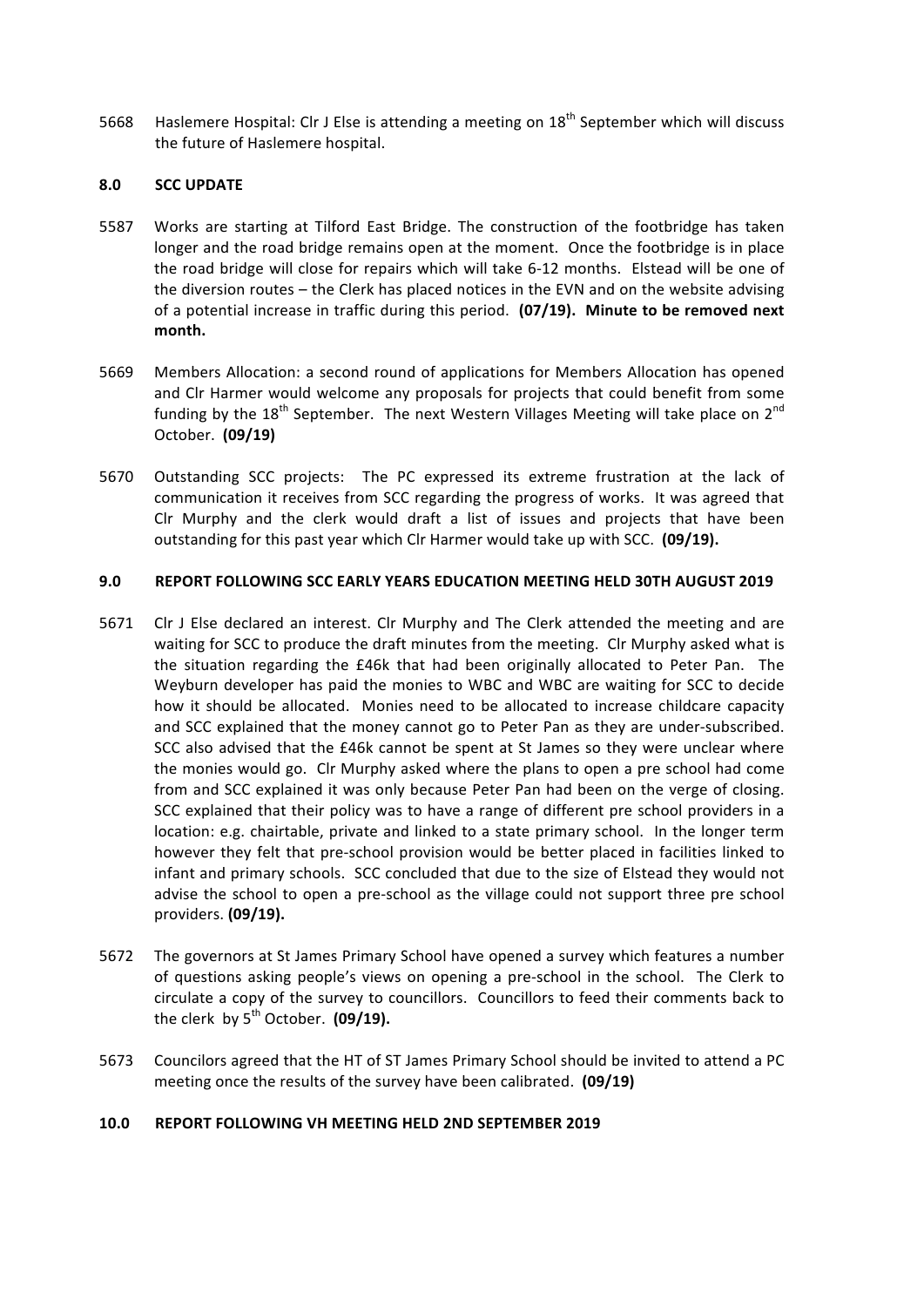- 5674 The Village Hall Committee was thanked for all the work it has done in improving the facilities for both community halls.
- 5675 The VH were considering placing a defibrillator at the village hall and asked the PC if they could provide details about costs and installations (09/19). Minute to be removed next month as covered under agenda item 20.

# **11.0 REPORT FOLLOWING EVAA MEETING HELD 5TH SEPTEMBER 2019**

5676 A number of issues were raised including horses on the rec. The clerk advised that this has since been resolved. EVAA were concerned that produce was being stolen. The PC felt that the only solution would be to install a cctv camera. EVAA were concerned that some vegetation had been cleared adjacent to the allotments. The PC confirmed that Richard Knight had been asked to clear some of the area at the request of the EVAA in order to reduce vermin infestation. EVAA asked about having access from the Backland field. The PC confirmed that there was access in place (suitable for 4 wheel vehicles and trailers). Access requests are asked via the clerk a week prior and the clerk will contact the tenant. EVAA were questioned whether someone with a lack of mobility would be able to access the allotments. The PC were confident that mobility scooters could easily move over the rec. (09/19). Minute to be removed next month.

# **12.0 PLANNING INSPECTORATE DECISION ON COMMON LAND DEREGISTRATION**

5677 The PC is delighted that the Planning Inspectorate has accepted the arguments put forward by Peper Harow Parish and Elstead PC and found in favour of not allowing this area of common land to be deregistered. The PC has issued a press release. (09/19). **Minute to be removed next month.** 

### **13.0 MARCUS'S TRIANGLE**

5678 The PC is waiting to hear back from SCC with a definitive statement realting to the commonland status of the land to be taken for the proposed footway. The PC has issued a press release which has received some coverage in the local press. SCC have adjusted the respose date to  $23^{rd}$  September. It is understood that SCC have asked Natural England if the Magic map can be changed as it is incorrect however CIr Murphy believes that it may not be possible to change a map if the other party will be disadvantaged. CIr Harmer to follow this up with Surrey. (09/19).

### **14.0 NEIGHBOURHOOD PLAN UPDATE**

- 5679 Traffic Survey: JES have completed the traffic survey. The Clerk is waiting on the results. **(09/19)**
- 5593 AECOM Support:

(i) SEA – The NHP SG has commented on various drafts and the final draft has just been recieved. **(09/19)**

(ii) Design codes/Masterplanning support – Aecom have sent through the first draft of the Design Code work wihc the NHP SG have commented on. The Clerk to follow up the progress on the redraft. **(09/19)**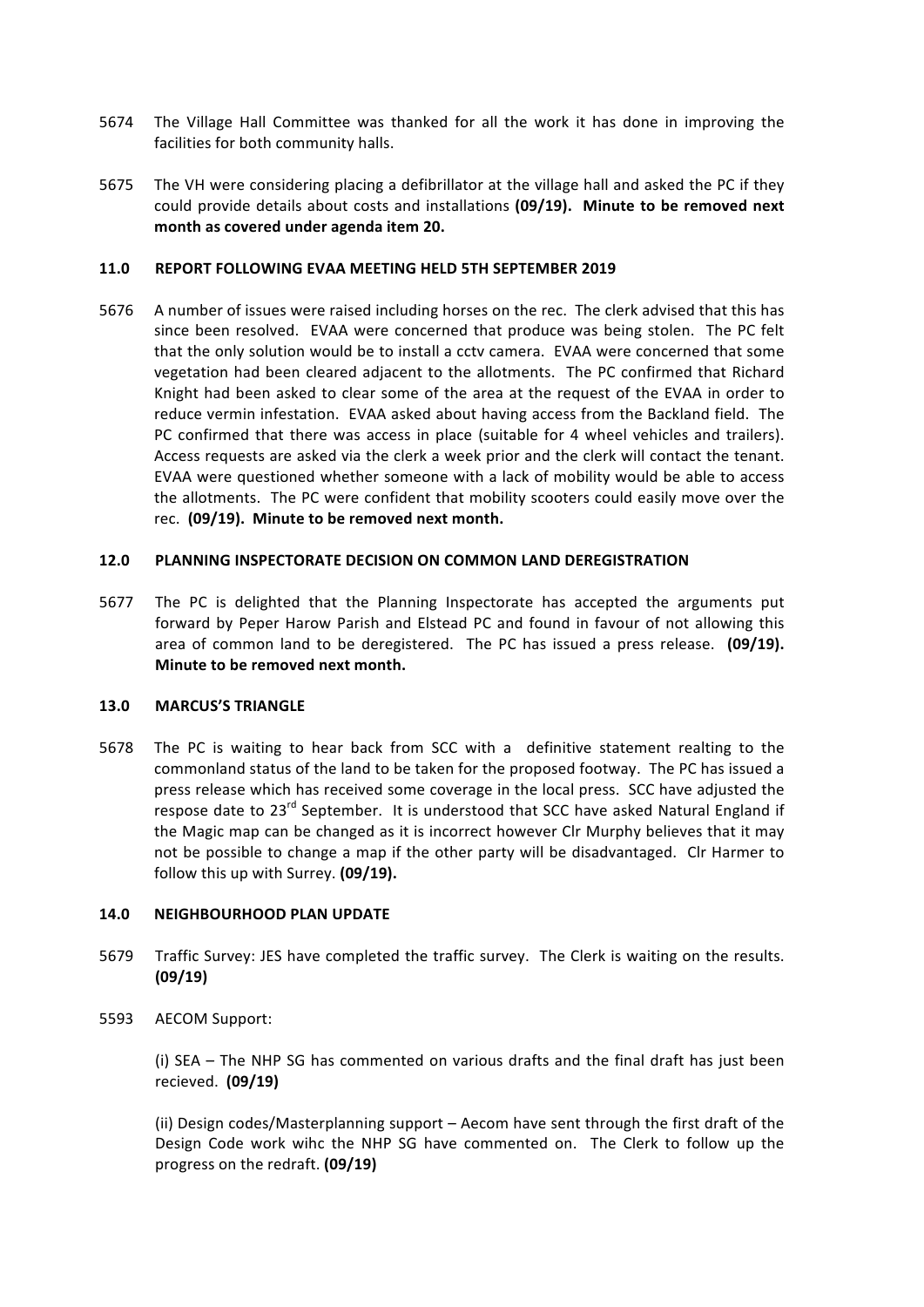- 5594 NHP Redraft: The NHP SG met on 10.06 and reviewed the first draft of the restructured plan. Overall the NHP SG felt that the document was better structured and clearer to follow. More information to be added once the SEA and Design Code drafts are approved. The Clerk to forward comments on both to Nexus. (07/19).
- 5680 Settlement Boundary: Cllrs Jacobs and Mathisen have conducted an analysis of the Settlement Boundary. Clr Mathisen has asked for a more detailed map. The Clerk has asked Graham Parrott for a copy of the map and will follow this up. **(09/19)**
- 5596 HRA: The Clerk contacted WBC who advised that their recent consultation concluded that it was *highly probable* that the NHP team will need to commission an HRA. The Clerk was advised not to proceed until WBC had received this formally in writing. (07/19)
- 5681 NHP SG MEETING: The Clerk to arrange a NHP meeting for the middle of October. (09/19).

### **15.0 OUR ELSTEAD (OE)**

- 5519 Village Wide Fete: Following comments on the village facebook Cllr Mathisen has spoken to The PTA Chair with regards a village wide event. The Chair to speak with the rest of the PTA for their thoughts. **(06/19.**
- 5682 Christmas 2019: Work has already started in turning the "switching on of the Christmas tree lights" into more of an event. A poster has been designed and councillors have confirmed an increase from £70 to £500 for the community wide Christmas event. This is agreed under thee PC's power of entertainment and the Arts, Local Government Act 1972 s.145. (09/19).
- 5683 Village sign: There was much discussion regarding the village sign. Councillors agreed that it should be the same as the new PC logo that is being created for the new village website. It was agreed that the Clerk should write to the Bilmeir Trust proposing the sign as a project to be funded by the trust. (09/19).
- 5684 Litter picks: OE have decided that litter picks should be done just before annual village events. (09/19). Minute to be removed next month.
- 5685 Riverside Area: The clearance of this area is mixed from a success perspective. OE have agreed that it will look after the paving slabs and benches but that it is not worth planting flowers. (09/19). Minute to be removed next month.
- 5598 Planter press release: A press release was featured in the Farnham Herald in August. (**09/19). Minute to be removed next month.**
- 5686 Silver Birches: OE has been offered some free saplings. Councillors discussed where they could be planted but councillors agreed there were no suitable sites at the moment. Cllr Mathisen to thank WBC for their kind offer. (09/19). Minute to be removed next month.

## **16.0 DISRUPTION AND ROAD DEGRADATION CAUSED BY RECENT FILMING AT HANKLEY COMMON**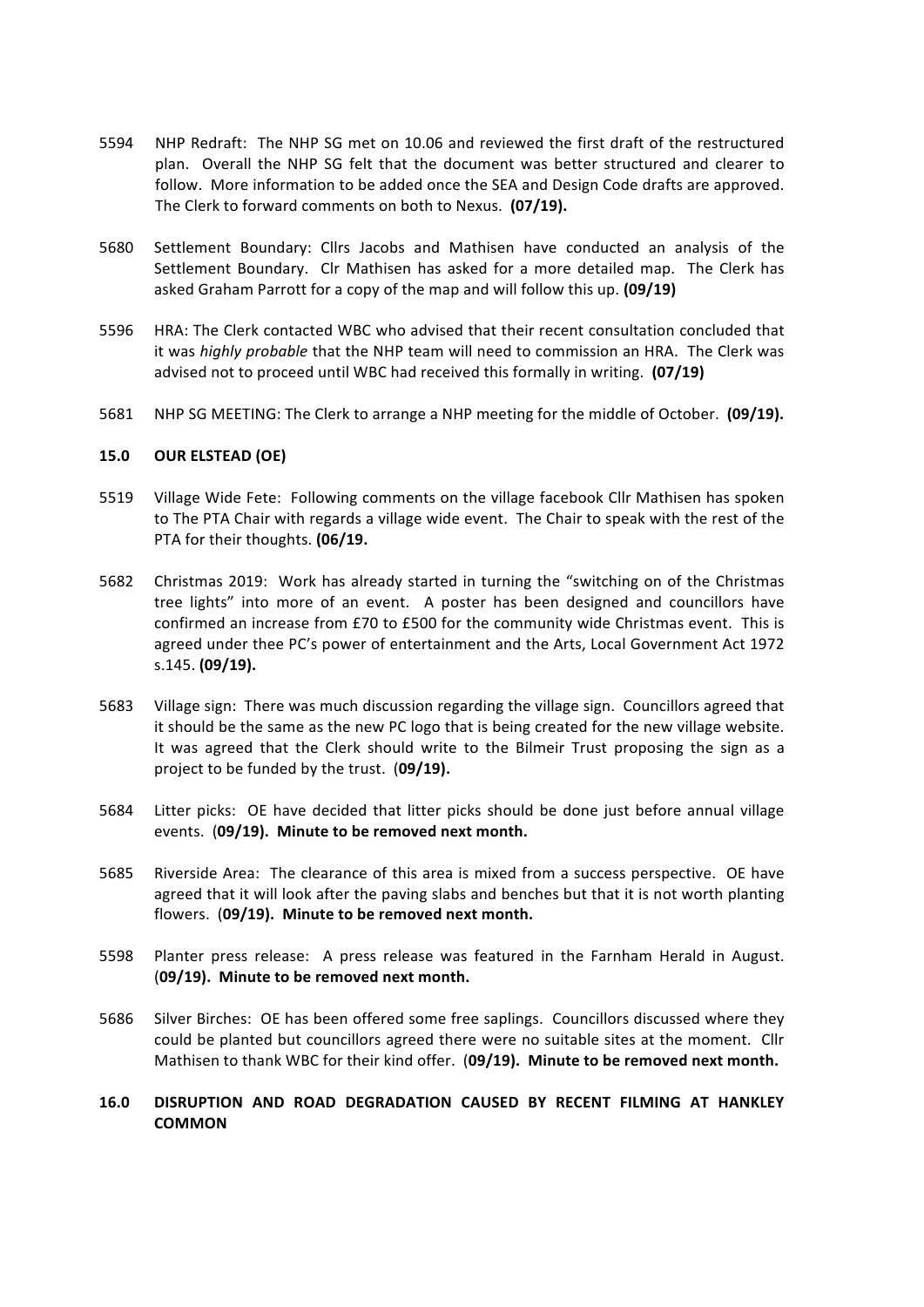5687 The PC notes that the village welcomes filming but the recent bout of filming has caused a lot of disruption both with the volume of traffic as well as the degradation of the road to the ZD. The PC also notes that the date on which the planning decision to allow filming will be given is due after filming has been complete. CIr J Else to discuss the process with the environment scrutineer. The objective for the future is to ensure that Elstead is to be formally consulted on filming plans and that filming should not go ahead until planning permission has been given. Cllr Mathisen to discuss the issues relating to this film with the MoD. **(09/19).**

# **17.0 POLICY DOCUMENTS**

- 5688 Sub Committee Terms of Reference (ToR's): The Clerk drafted ToR's for the following sub committees; Finance, Smiths Charity, Playareas, Our Elstead and Planning and these were circulated before the meeting. Councillors discussed the terms of reference and amends were made. Revised ToR's to be sent out in advance of the October meeting where ToR's to be formally adopted. **(09/19).**
- 5689 Equality & Diversity Policy: The internal auditor advised that the PC should have an equality and diversity policy. The Clerk drafted the policy which was circulated before the meeting. CIr Rees made some recommendations and he will forward to the clerk so that it can be circulated before the October meeting where it will be formally adopted. **(09/19).**

### **18.0 FINANCIAL REGULATIONS**

5690 NALC have put forward an updated set of Financial Regulations. The Clerk compared the revised version with the exisiting version and highlighted the changes. Cllrs accepted these amends and the clerk to issue the revised version to be formally adopted in the October meeting. (09/19).

# **19.0 WEBSITE UPDATE**

- 5691 In the July meeting councilors agreed that a new calendar plug in could be purchased. Just before launching the website it became clear that the website needed a stronger hosting platform and an alternative free calendar was found. Councillors agreed via email for the 'calendar money' to be used to upgrade the hosting platform. The PC agreed this under its power to have it's own website, Local Government Act 1972 s. 142. (09/19). Minute to be removed next month.
- 5692 Website policy: The Clerk has drafted a website policy which councillors discussed in the meeting. The Clerk to circulate the draft website policy for further discussion at the October meeting. (09/19).

# **20.0 DEFIBRILLATOR**

5693 Councillors agreed that the defibrillator should be relocated to the external village hall wall. Councillors accepted the cost of  $E285$ . Mrs Holroyd has offered to run training sessions for councilors and the village hall committee. The clerk to forward the proposed training dates to councilors and the village hall and to offer out the training to the wider community. **(09/19).**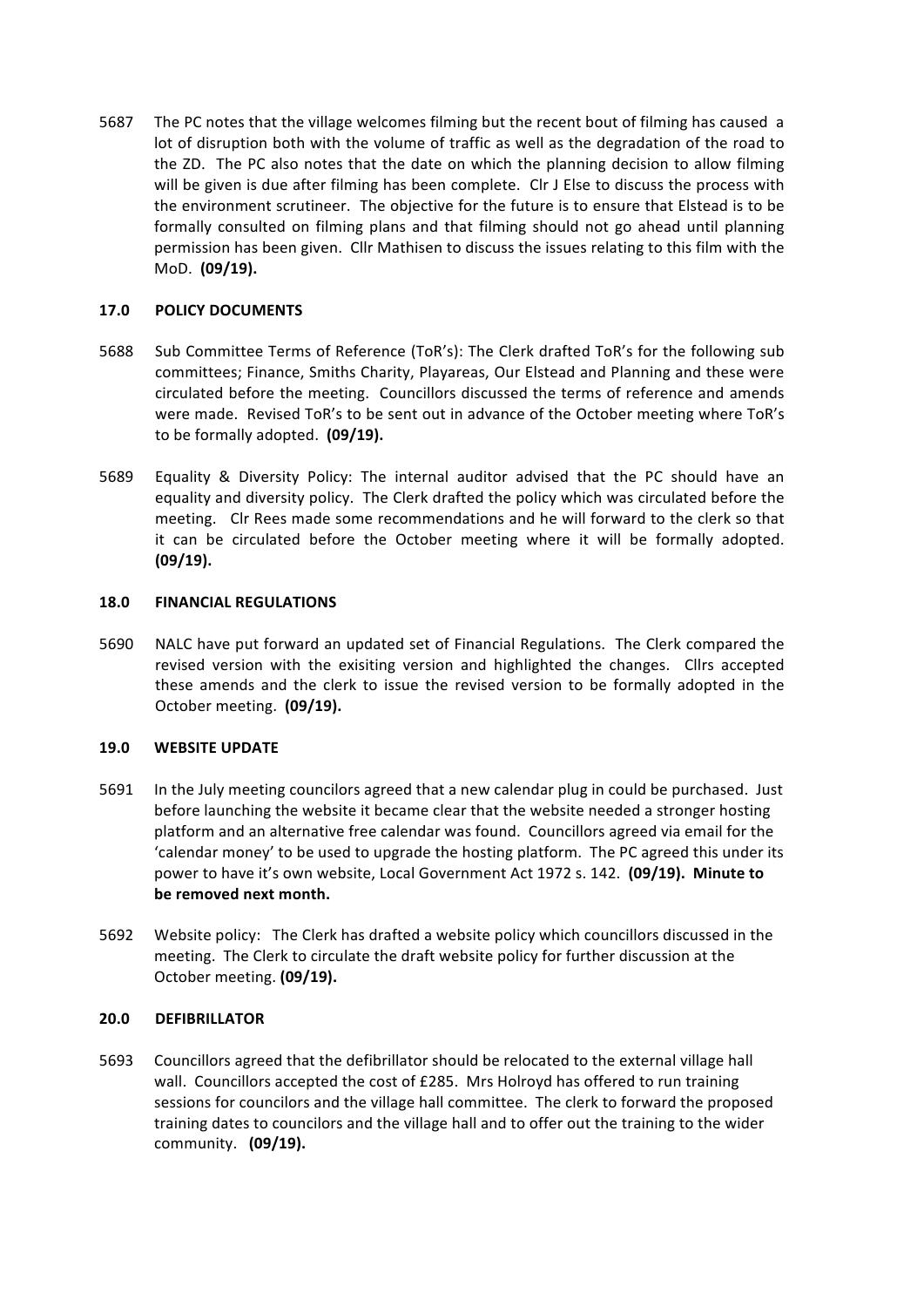### **21.0 FINANCE UPDATE**

5694 The clerk advised that the PC is awaiting final sign off from the external auditors. (09/19).

# **22.0 REPORTS AND CORRESPONDENCE**

- 5695 BT phone box: BT have advised that they will not be able to repaint the Milford phone box for the foreseeable future but are able to provide the paint free of charge. Councillors asked the clerk to obtain a quote from Ian Jefferies. (09/19).
- 5696 Burford Lodge: There have been a number of anti-social instances at Burford lodge over the last two weeks. The Sharks have reported one instance to the police. Additionally a resident lit a bonfire on the rec and another resident has questioned the new signage on the field near the Burford Lodge gate. (09/19) Minute to be removed next month.
- 5697 Parking: The clerk reported that a number of cars have been parked on the Milford Road on the last two Saturday mornings. The cars were parked abutting the entrance to the Burford Lodge rec approach making it extremely dangerous for vehicles exiting the slip road. The Clerk has spoken with the sharks who have already messaged their team coaches and parents. The clerk to write to the EVTC and EVAA. (09/19). Minute to be removed next month.
- **5698** Fence: a resident has complained that his fence has been damaged by the Grasstex. The clerk to contact Grasstex. (09/19). ). Minute to be removed next month.
- **5699** Broadband: a resident has highlighted problems with their broadband. **(09/19).**
- **5700** Dead tree: a resident reported a dead verge side tree to the clerk which the clerk has reported to SCC. (09/19). Minute to be removed next month.
- **5701** Kingsmead: The Clerk has received a letter from the applicant's agent notifying the PC that one of the two properties (that surrounds the applicant's land) has confirmed that it is happy to have its land taken out of the Green Belt and into the settlement Area. The clerk to write to the agent as both residents need to confirm that they are happy for their land not only to be taken out of the Green Belt but also be available for housing development and to form an extension to the Kingsmead site. (09/19).
- 5702 Planning Meeting: A resident has asked to meet with the PC regarding their proposed development plans. The clerk to arrange the meeting on Clr Jacobs return. **(09/19).**
- 5703 Show home visit: An invitation has been received from Clarion to visit their show home. The clerk to circulate. (09/19).
- **5704** Oak Tree: Mr Murphy reported that the owner of Stable House had asked for permission to remove overhanging branches on three oak trees at Burford Lodge Rec. Mr Murphy informed the resident that they had a legal right to do this and that it would be best to cut the branches back to the trunk of the tree or one of the main branches. **(09/19). Minute** to be removed next month.

# **25.0 MATTERS RAISED BY MEMBERS**